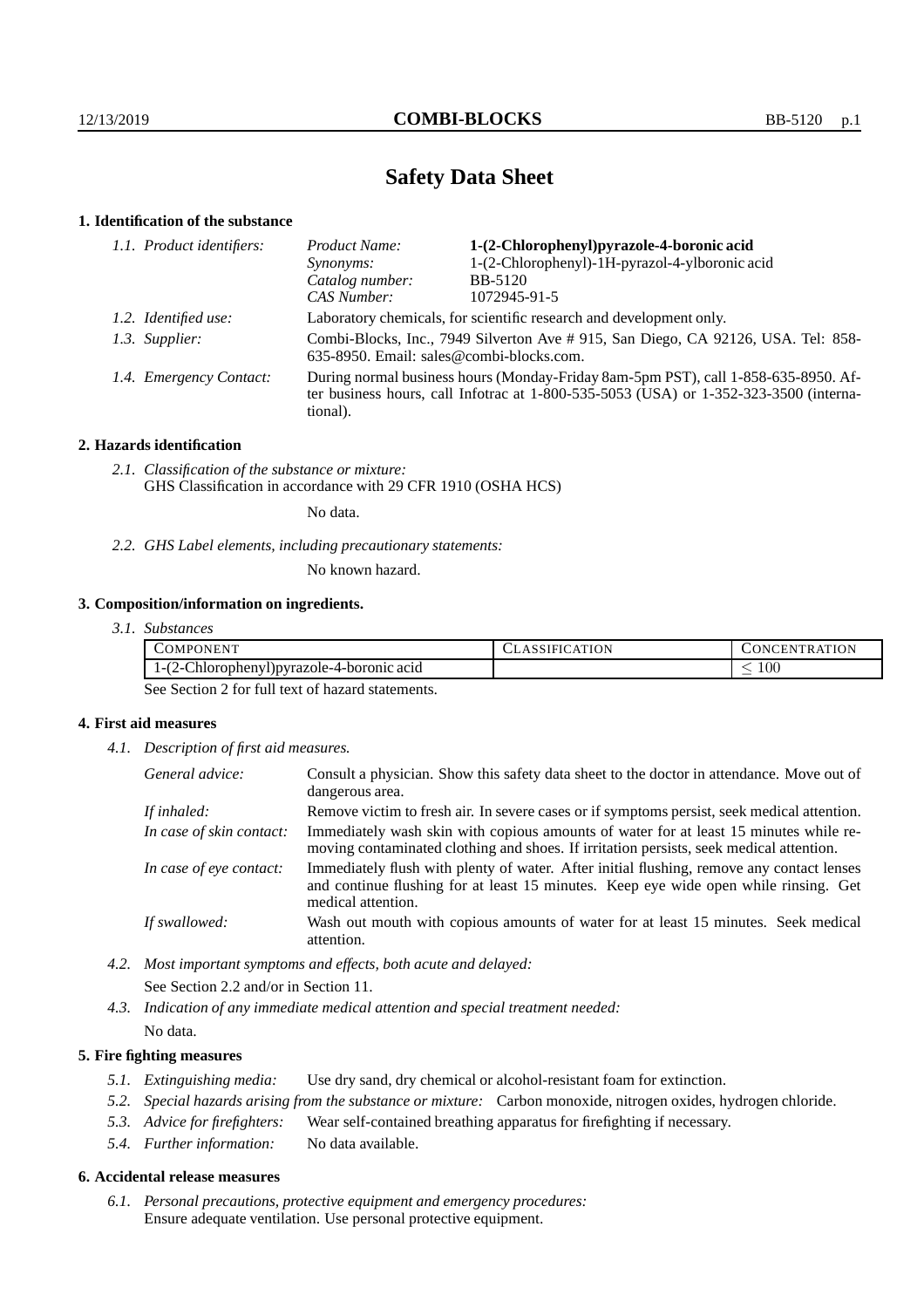| 6.2. Environmental precautions:                                                                                                                                                                                                                            |                                                                                                                                                                                                                                                                    |  |  |
|------------------------------------------------------------------------------------------------------------------------------------------------------------------------------------------------------------------------------------------------------------|--------------------------------------------------------------------------------------------------------------------------------------------------------------------------------------------------------------------------------------------------------------------|--|--|
|                                                                                                                                                                                                                                                            | Should not be released into the environment. See Section 12 for additional ecological information.                                                                                                                                                                 |  |  |
|                                                                                                                                                                                                                                                            | 6.3. Methods and materials for containment and cleaning up:                                                                                                                                                                                                        |  |  |
|                                                                                                                                                                                                                                                            | Sweep up or vacuum up spillage and collect in suitable container for disposal.                                                                                                                                                                                     |  |  |
| 6.4. Reference to other sections:                                                                                                                                                                                                                          |                                                                                                                                                                                                                                                                    |  |  |
|                                                                                                                                                                                                                                                            | Refer to protective measures listed in Sections 8 and 13.                                                                                                                                                                                                          |  |  |
| 7. Handling and storage                                                                                                                                                                                                                                    |                                                                                                                                                                                                                                                                    |  |  |
|                                                                                                                                                                                                                                                            | 7.1. Precautions for safe handling: Avoid contact with skin and eyes. Avoid inhalation of vapour or mist. Keep away<br>from sources of ignition - No smoking. Take measures to prevent the build up of electro-<br>static charge. For precautions see section 2.2. |  |  |
| 7.2. Conditions for safe storage, including any incompatibilities: Store refrigerated. Keep container tightly closed in<br>a dry and well-ventilated place. Containers which are opened must be carefully resealed<br>and kept upright to prevent leakage. |                                                                                                                                                                                                                                                                    |  |  |
| 7.3. Specific end use(s):                                                                                                                                                                                                                                  | Laboratory chemicals, for scientific research and development only.                                                                                                                                                                                                |  |  |
| 8. Exposure Controls / Personal protection                                                                                                                                                                                                                 |                                                                                                                                                                                                                                                                    |  |  |
| 8.1. Control parameters:                                                                                                                                                                                                                                   |                                                                                                                                                                                                                                                                    |  |  |
| Components with workplace control parameters: Contains no substances with occupational exposure limit values.                                                                                                                                              |                                                                                                                                                                                                                                                                    |  |  |
| 8.2. Exposure controls:                                                                                                                                                                                                                                    |                                                                                                                                                                                                                                                                    |  |  |
|                                                                                                                                                                                                                                                            | Appropriate engineering controls: Ensure that eyewash stations and safety showers are close to the workstation<br>location. Ensure adequate ventilation, especially in confined areas.                                                                             |  |  |
| Personal protective equipment:                                                                                                                                                                                                                             |                                                                                                                                                                                                                                                                    |  |  |
| Eye/face protection:                                                                                                                                                                                                                                       | Wear appropriate protective eyeglasses or chemical safety goggles as described by OSHA's<br>eye and face protection regulations in 29 CFR 1910.133 or European Standard EN166.                                                                                     |  |  |
| Skin protection:                                                                                                                                                                                                                                           | Handle with gloves. Gloves must be inspected prior to use. Use proper glove removal<br>technique (without touching glove's outer surface) to avoid skin contact with this product.                                                                                 |  |  |

| Eye/face protection:               | Wear appropriate protective eyeglasses or chemical safety goggles as described by OSHA's<br>eye and face protection regulations in 29 CFR 1910.133 or European Standard EN166.                                                                                                                                         |  |
|------------------------------------|------------------------------------------------------------------------------------------------------------------------------------------------------------------------------------------------------------------------------------------------------------------------------------------------------------------------|--|
| Skin protection:                   | Handle with gloves. Gloves must be inspected prior to use. Use proper glove removal<br>technique (without touching glove's outer surface) to avoid skin contact with this product.<br>Dispose of contaminated gloves after use in accordance with applicable laws and good<br>laboratory practices. Wash and dry hands |  |
| <b>Body Protection:</b>            | Complete suit protecting against chemicals, Flame retardant antistatic protective clothing.,<br>The type of protective equipment must be selected according to the concentration and<br>amount of the dangerous substance at the specific workplace.                                                                   |  |
| Respiratory protection:            |                                                                                                                                                                                                                                                                                                                        |  |
| Control of environmental exposure: | Prevent further leakage or spillage if safe to do so. Do not let product enter<br>drains.                                                                                                                                                                                                                              |  |

## **9. Physical and chemical properties**

*9.1. Information on basic physical and chemical properties*

| (a)                | Appearance:                                   | Solid    |
|--------------------|-----------------------------------------------|----------|
| (b)                | Odour:                                        | No data  |
| (c)                | Odour Threshold:                              | No data  |
| (d)                | pH:                                           | No data  |
| (e)                | Melting point/freezing point:                 | No date. |
| (f)                | Initial boiling point and boiling range:      | No data  |
| (g)                | Flash point:                                  | No data  |
| (h)                | Evaporatoin rate:                             | No data  |
| (i)                | Flammability (solid, gas):                    | No data  |
| (i)                | Upper/lower flammability or explosive limits: | No data  |
| $\rm(k)$           | Vapour pressure:                              | No data  |
| (1)                | Vapour density:                               | No data  |
| (m)                | Relative density:                             | No data  |
| (n)                | Water solubility:                             | No data  |
| $\left( 0 \right)$ | Partition coefficient: n-octanol/water:       | No data  |
| (p)                | Auto-ignition:                                | No data  |
| (q)                | Decomposition temperature:                    | No data  |
| (r)                | Viscosity:                                    | No data  |
| (s)                | Explosive properties:                         | No data  |
| (t)                | Oxidizing properties:                         | No data  |